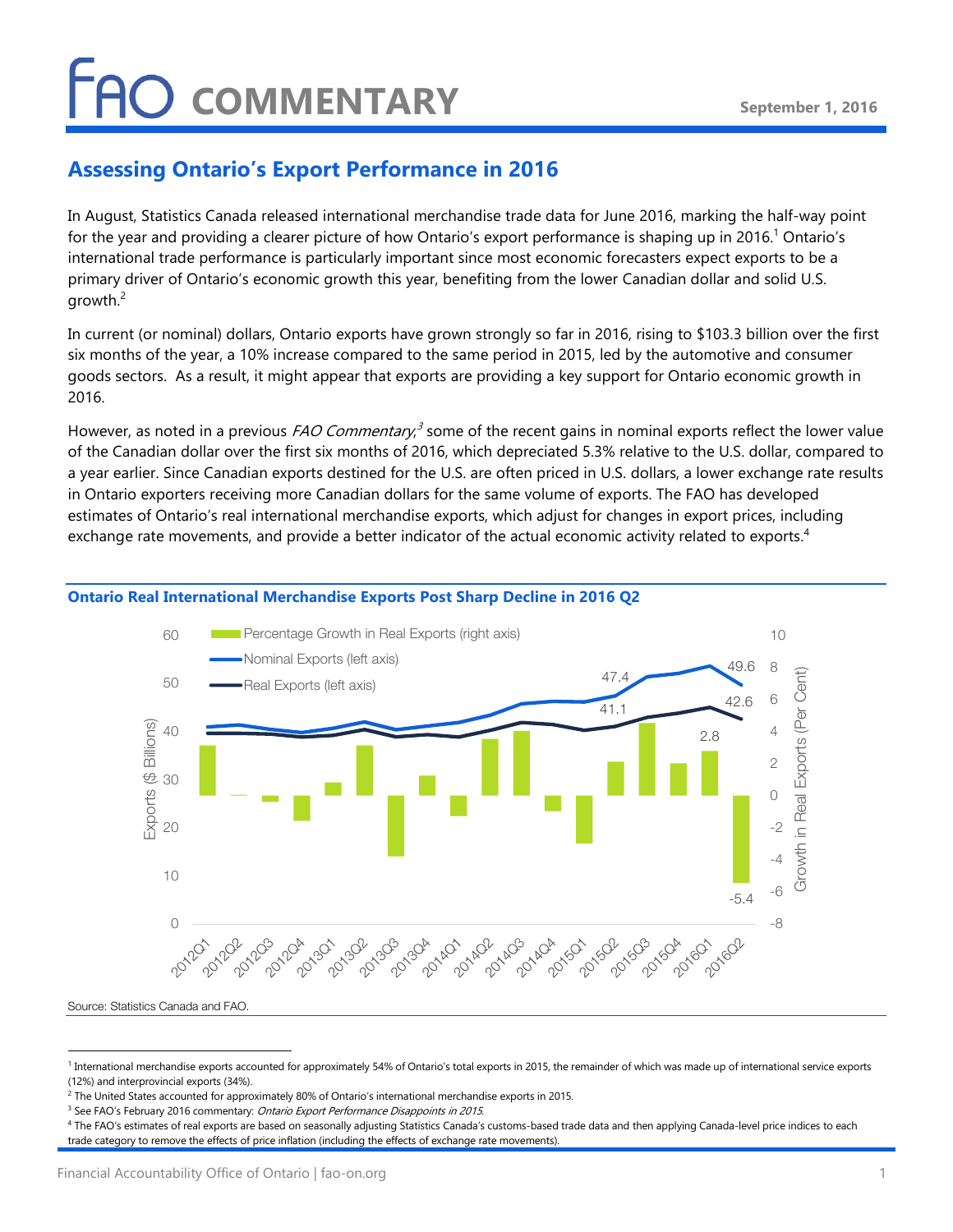# O COMMENTARY

While Ontario's real merchandise exports remain 3.6% above their level a year ago, the increase was largely a result of strong growth over the second half of 2015. On a quarter-to-quarter basis, real exports declined 5.4% in Q2, the largest quarterly drop since the 2008-2009 recession. In fact, Ontario real exports declined in four of the first six months of 2016.

The relative weakness over the first half of 2016 suggests that Ontario exports are not responding as strongly as hoped, given the favourable economic conditions provided by the lower dollar and a growing U.S. economy.

### Auto Exports Higher in 2016 -- But Relatively Flat Since 2012

Auto sector exports continue to be Ontario's largest single export category, accounting for over 37% of total merchandise exports last year.<sup>5</sup> On year-over-year basis, real auto exports were 6.1% higher in the second quarter of 2016, once again largely the result of strong growth over the second half of 2015. On a quarterly basis, a solid gain of 4.8% in the first quarter of 2016, was more than reversed by a 5.3% decline in Q2.

Stepping back from the recent quarter-to-quarter swings, the longer-term trend for the auto sector has been very sluggish with real exports increasing by only 2% in total over the past four years. Significantly, real auto exports remain almost 11% below their value in the second quarter of 2007, prior to the global recession. The extent to which Ontario's auto exports continue to recover will depend crucially on new investment, since the sector is operating close to capacity. $^6\,$  However, according to Statistics Canada, investment in the sector is expected to decline in 2016. $^7\,$ 



#### Real Auto Exports Remain Well Below Pre-Recession Levels

Source: Statistics Canada and FAO.

-

<sup>&</sup>lt;sup>5</sup> Based on nominal export data.

 $^6$  Based on Statistics Canada's estimates of capacity utilization, the Canadian Transportation Equipment sector (which includes motor vehicle and parts manufacturing) was operating at 94.8% of its capacity in the first quarter of 2016, a record high.

<sup>&</sup>lt;sup>7</sup> Based on Statistics Canada's survey of public and private investment, investment in the Ontario Transportation Equipment sector is expected to decline sharply in 2016, following a strong increase in 2015. Investment in the sector remains well below levels before the 2008-2009 recession.